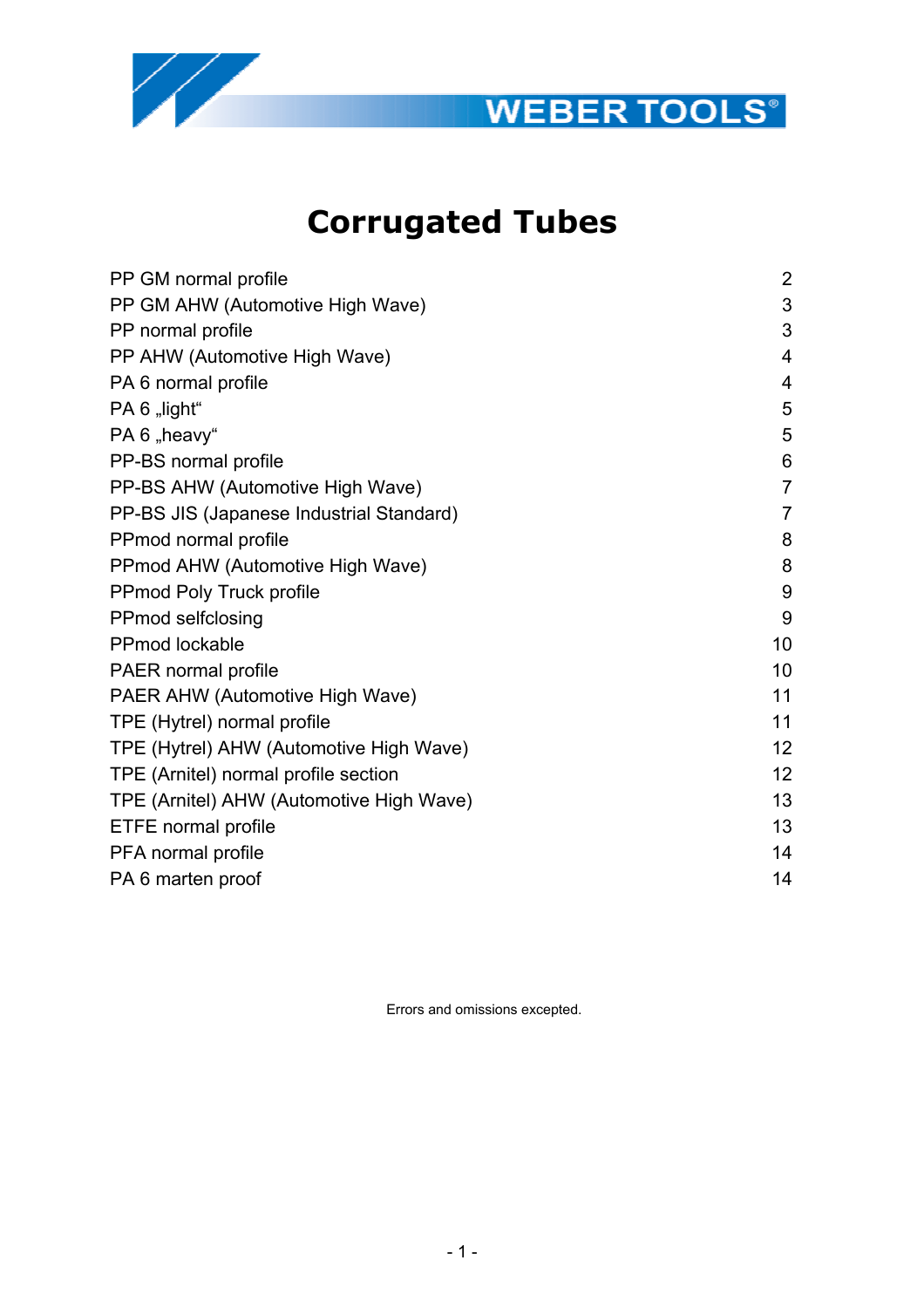

## **Corrugated Tube PPGM Normal Profile black**



#### **Material:**

Polypropylene GM

#### **Maximum Temperature:**

240 h/125°C

#### **Characteristics:**

- Water-repellent
- No humidity absorbing
- Great shape permanence to heat
- Enormous cold impact strength
- High strength
- Excellent behaviour under reversed bending stresses
- Excellent chemical resistance

#### **Features:**

- Burning behaviour acc. to FMVSS 302, Type B
- UV resistance acc. to DIN EN ISO 8580

#### **Application fields:**

• Automotive chassis and interior



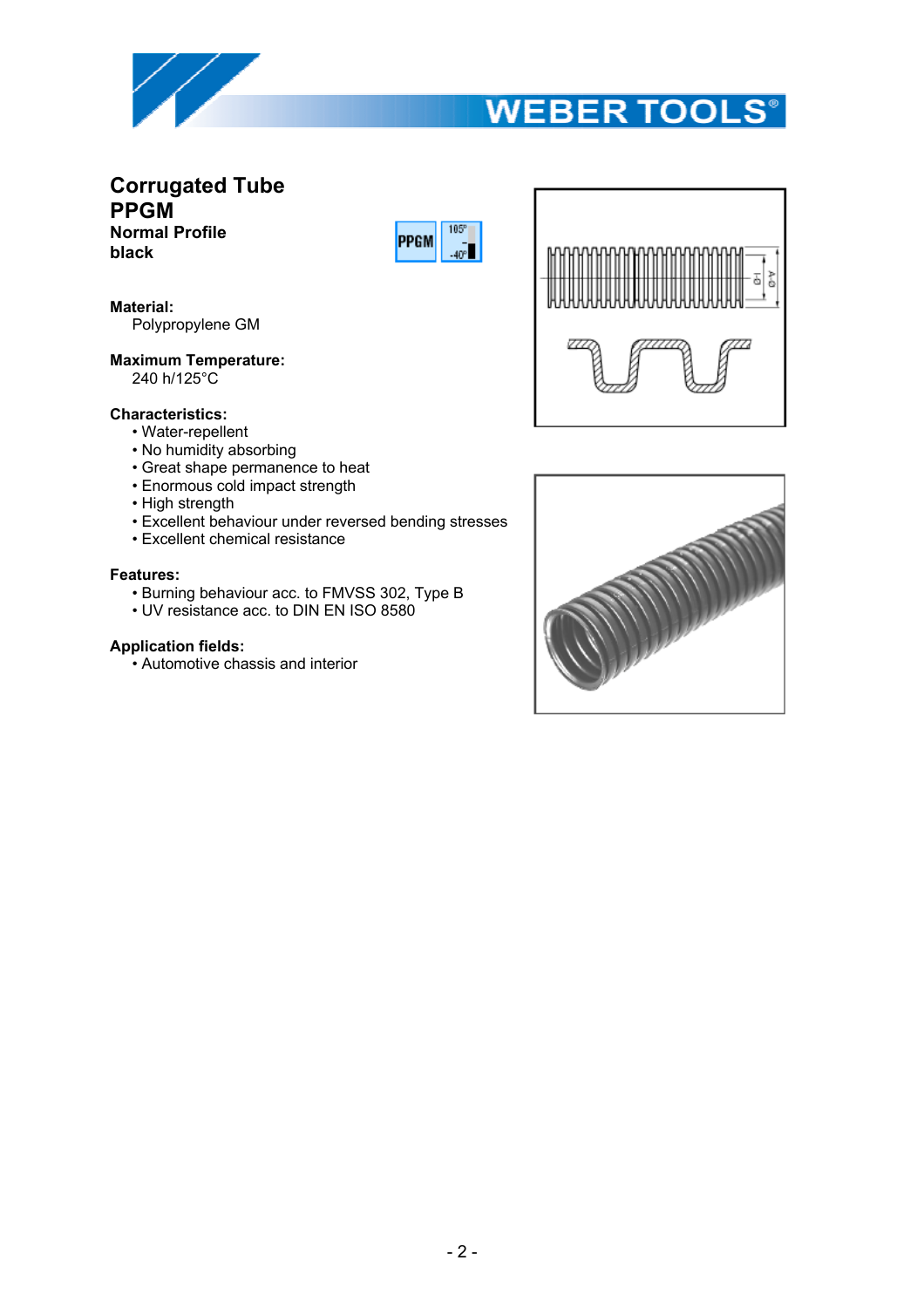

## **Corrugated Tube PPGM AHW (Automotive High Wave) black**



**Material:**

Polypropylene GM

#### **Maximum Temperature:** 240 h/125°C

### **Characteristics:**

- Water-repellent
- No humidity absorbing
- Great shape permanence to heat
- Enormous cold impact strength
- High strength
- Excellent behaviour under reversed bending stresses
- Excellent chemical resistance

#### **Features:**

- Burning behaviour acc. to FMVSS 302, Type B
- UV resistance acc. to DIN EN ISO 8580

#### **Application fields:**

• Automotive chassis and interior



## **Normal Profile Section black**



**Material:**

Polypropylene

# **Maximum Temperature:**

350 h/135°C

### **Characteristics:**

- Water-repellent
- No humidity absorbing
- Great shape permanence to heat
- Enormous cold impact strength
- High strength
- Excellent behaviour under reversed bending stresses
- Excellent chemical resistance

#### **Features:**

- Burning behaviour acc. to FMVSS 302, < 100 mm/min.
- UV resistance acc. to DIN EN ISO 8580

#### **Application fields:**

• Automotive chassis and interior







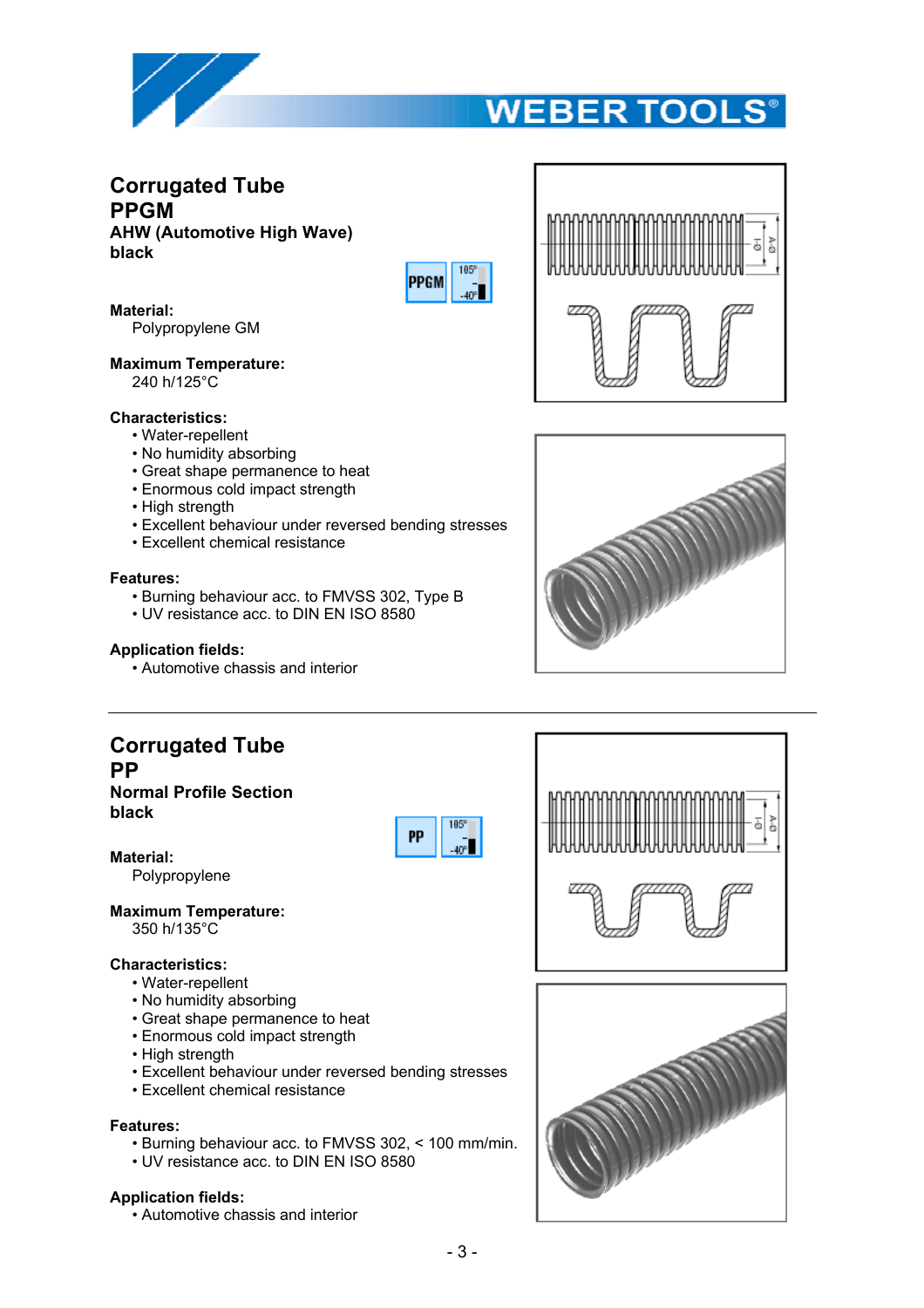

# **Corrugated Tube PP**

**AHW (Automotive High Wave) black**



TÜV

**BWB** 

PA<sub>6</sub>

**NFR** 

120<sup>e</sup>

 $-40<sup>o</sup>$ 



Polypropylene

#### **Maximum Temperature:**

350 h/135°C

#### **Characteristics:**

- Water-repellent
- No humidity absorbing
- Great shape permanence to heat
- Enormous cold impact strength
- High Strength
- Excellent behaviour under reversed bending stresses
- Excellent chemical resistance

#### **Features:**

- Burning behaviour acc. to FMVSS 302, < 100 mm/min.
- UV resistance acc. to DIN EN ISO 8580

#### **Application fields:**

- Automotive chassis and interior
- Especially for small bending radiusslit does not open

**CEWS** 

L.C.I.E.

(Ալ





# **Corrugated Tube PA6**

**Normal Profile**

**black**

**Material:**

Polyamide 6

**Maximum Temperature:** some hours 150°C

#### **Characteristics:**

- Flame retardant
- Free of halogene
- No significant impairment due to uv-rays

#### **Features:**

- Burning behaviour acc. to FMVSS 302, < 100 mm/min.
- HB accord. to UL 94
- Permanent vibration as per DIN 53442
- UV resistance acc. to DIN EN ISO 8580

#### **Application fields:**

- Commercial vehicles, Construction machinery, machines and aggregates
- For high mechanical stresses



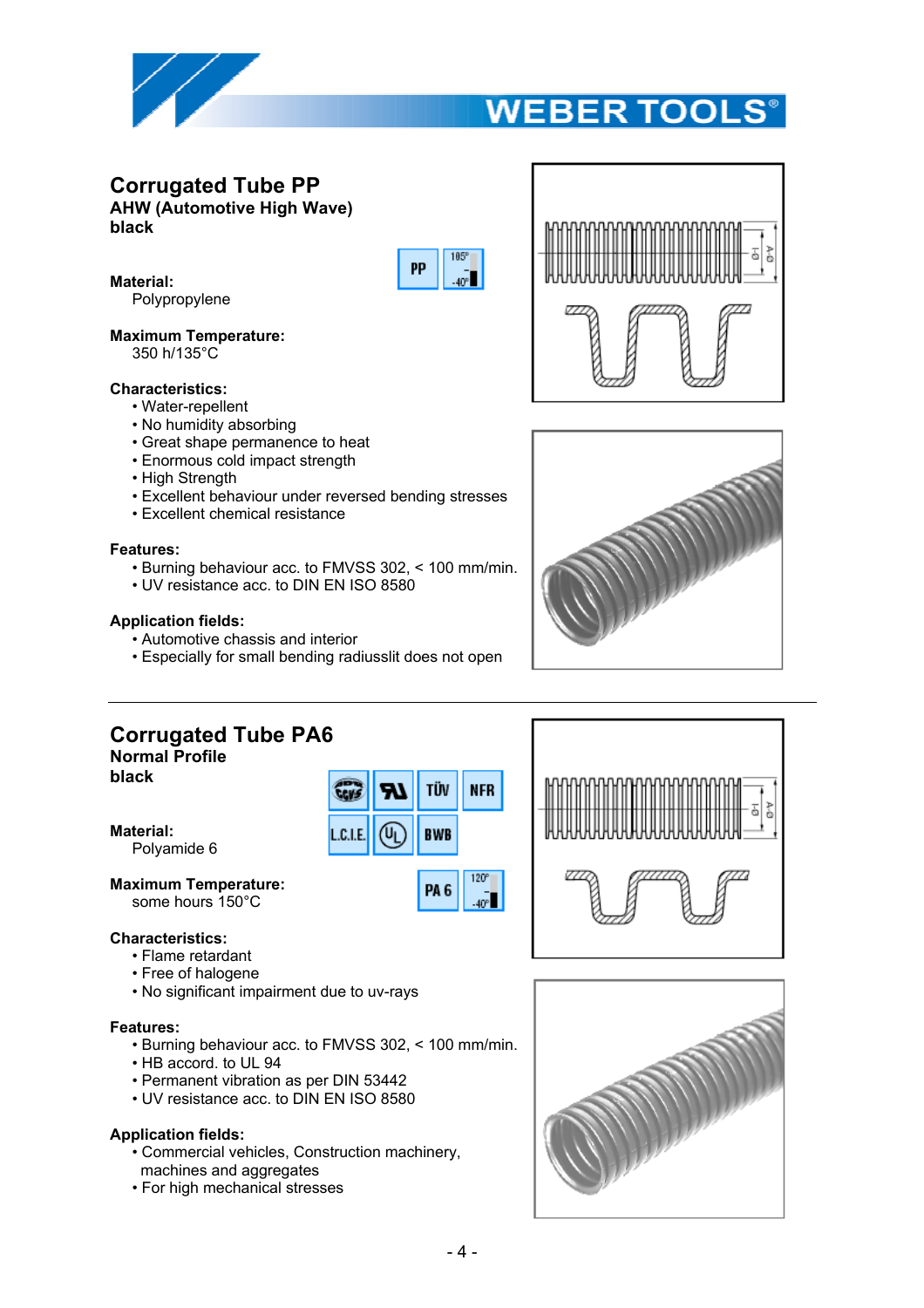

# **Corrugated tube PA6**

**"light" black**



**Material:**

Polyamide 6

**Characteristic feature:** Parallel corrugated

#### **Features:**

- Flame retardant
- Free of halogene
- Small bending radius
- Highly flexible
- Permanent vibrations as per DIN 53442
- UV resistance acc. to DIN EN ISO 8580

#### **Application fields:**

• Commercial vehicles, Construction machinery, machines and aggregates





# **Corrugated tube PA6**

**"heavy" black**

**Material:**

Polyamide 6







#### **Characteristic feature:**

Parallel corrugated

#### **Features:**

- Flame retardant, combustion speed < 100 mm/min.
- UV resistance acc. to DIN EN ISO 8580
- Free of halogene
- Thicker tube material
- Strong durability and impact resistance

#### **Application fields:**

- Commercial vehicles, Construction machinery,
- machines and aggregates
- For high mechanical stresses

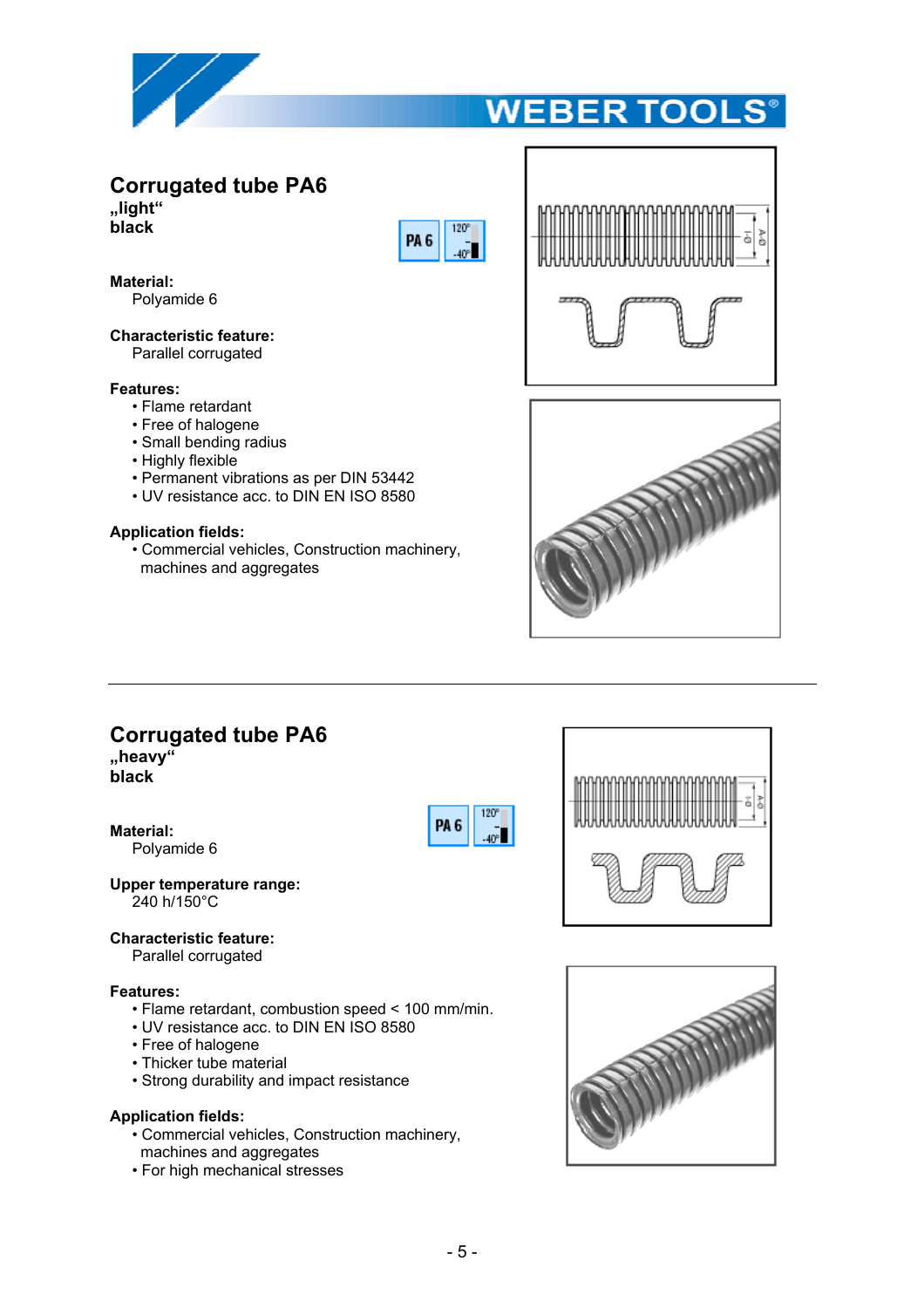

# **Corrugated Tube PP-BS**

**Normal Profile with fire protection black**



**Material:** Polypropylene

**Maximum Temperature:**

500 h/135°C; 240 h/150°C



### **Characteristics:**

- High strength
- Excellent behaviour under reversed bending stresses
- Very high cold impact strength

### **Features:**

- Burning behaviour according to FMVSS 302,
- self extinguishing Type B (on corrugated tube)
- UV resistance acc. to DIN EN ISO 8580

### **Application fields:**

• Car interior, body section, chassis

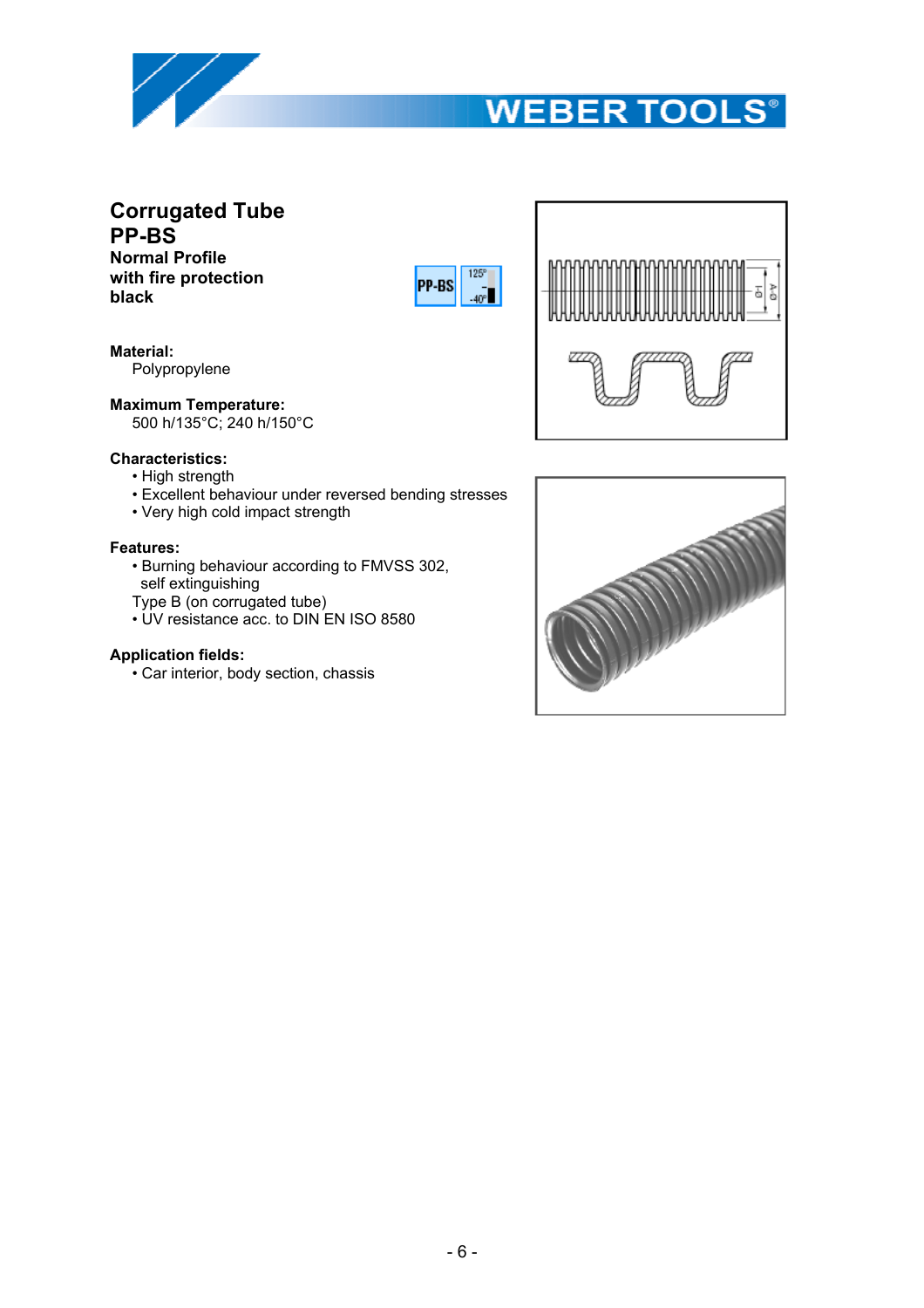

## **Corrugated Tube PP-BS AHW (Automotive High Wave), with fire protection black**







**Material:**

Polypropylene

**Maximum Temperature:**

500 h/135°C; 240 h/150°C

### **Characteristics:**

- High strength
- Excellent behaviour under reversed bending stresses
- Very high cold impact strength

### **Features:**

- Burning behaviour according to FMVSS 302, self extinguishing
	- Type B (on corrugated tube)
- UV resistance acc. to DIN EN ISO 8580

### **Application fields:**

- Car interior, body section, chassis
- Especially for small bending radiusslit does not open



 $125<sup>c</sup>$ **PP-BS**  $-40^{6}$ 

### **Material:**

Polypropylene **Maximum Temperature:**

500 h/135°C; 240 h/150°C

- **Characteristics:**
	- High strength
	- Excellent behaviour under reversed bending stresses
	- Very high cold impact strength

### **Features:**

- Burning behaviour according to FMVSS 302, self extinguishing
- Type B (on corrugated tube)
- UV resistance acc. to DIN EN ISO 8580

### **Application fields:**

• Car interior, body section, chassis



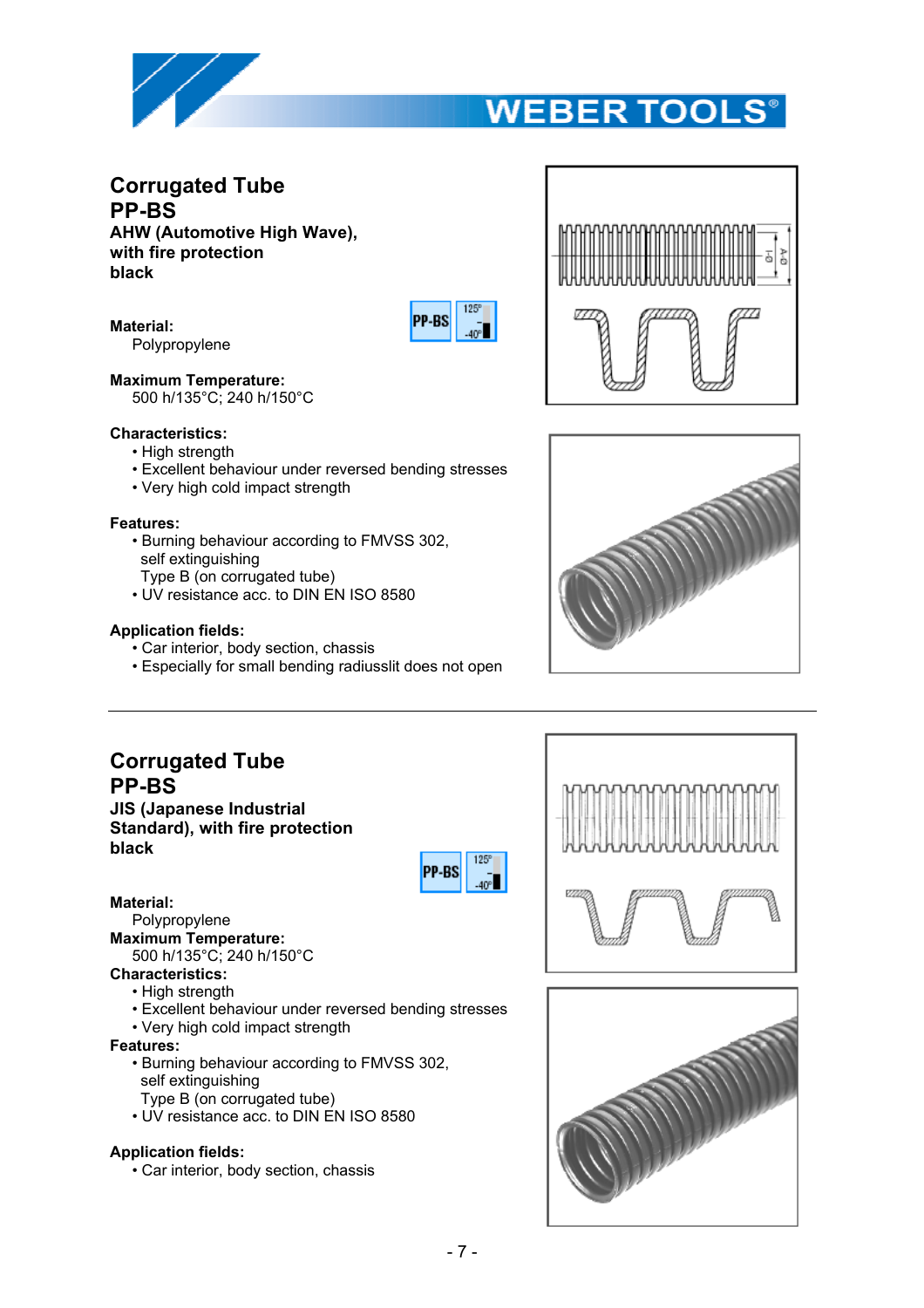

## **Corrugated Tube PPmod Normal Profile, black**

**Material:**

modified Polypropylene

#### **Maximum Temperature:** 500 h/150°C

### **Characteristics:**

- Longitudinal slit stays closed after installation
- Filling ratio up to 100 % possible
- Reduction in weight due to using the smallest nominal width
- No wrapping tape necessary for the looms of the wiring

PPmod

• Wrapping the wire inside the conduit is not necessary at branching elements or cable ends

#### **Features:**

- Burning behaviour: accord. to FMVSS 302, self extinguishing
- Type B
- Burning rate 0 according DIN 75200 • UV resistance acc. to DIN EN ISO 8580
- 

#### **Application fields:**

• Cars, Commercial vehicles, body section, chassis

# **Corrugated Tube PPmod**

**AHW (Automotive High Wave), black**

#### **Material:**

modified Polypropylene

#### **Maximum Temperature:**

500 h/150°C

# 135° PPmod



- Longitudinal slit stays closed after installation
- Filling ratio up to 100 % possible
- Reduction in weight due to using the smallest nominal width
- Very low bending radius
- No wrapping tape necessary for the looms of the wiring
- Wrapping the wire inside the conduit is not necessary at branching elements or cable ends

#### **Features:**

- Burning behaviour: accord. to FMVSS 302, selfextinguishing Type B
- Burning rate 0 according DIN 75200
- UV resistance acc. to DIN EN ISO 8580

#### **Application fields:**

- Cars, Commercial vehicles, body section, chassis
- Especially for small bending radius-slit does not open







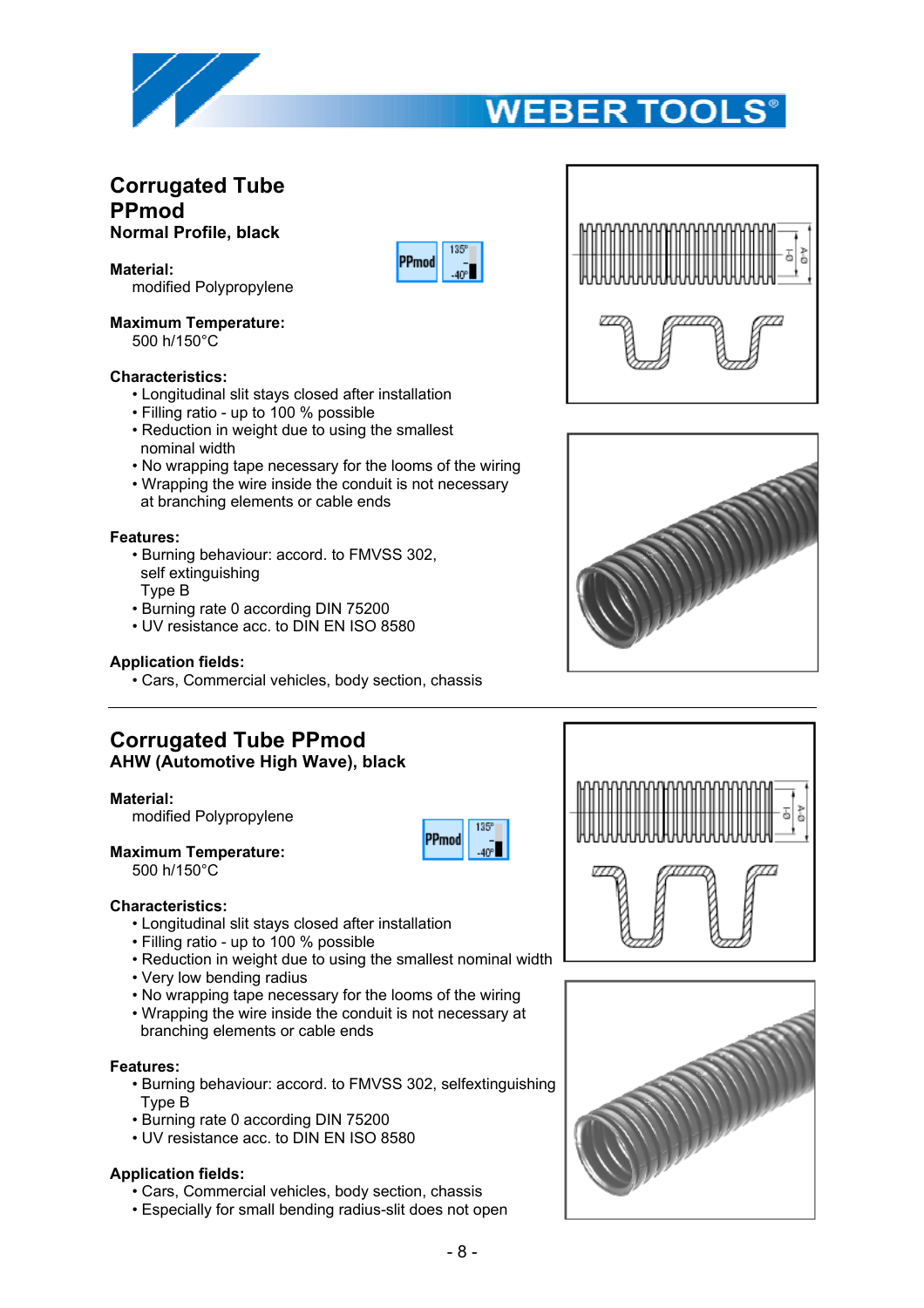

## **Corrugated Tube PPmod Poly Truck Profile, black**

**Material:**

modified Polypropylene

**Maximum Temperature:** 500 h/150°C

#### **Characteristics:**

- Longitudinal slit stays closed after installation
- Filling ratio up to 100 % possible
- Reduction in weight due to using the smallest nominal width
- Very low bending radius
- No wrapping tape necessary for the looms of the wiring
- Wrapping the wire inside the conduit is not necessary
- at branching elements or cable ends

#### **Features:**

- Flat inner wave
- Burning behaviour according to FMVSS 302 selfextinguishing Type B
- UV resistance acc. to DIN EN ISO 8580

#### **Application fields:**

- Cars and Commercial vehicles, chassis and body engine
- For extremely high vibrations

### **Corrugated Tube PPmod Normal Profile, selfclosing, black**

#### **Material:**

modified Polypropylene

**Maximum Temperature:** 500 h/150°C

#### **Characteristics:**

- Filling ratio up to 100 % possible
- Reduction in weight due to using the smallest nominal width
- Very low bending radius
- No wrapping tape necessary for the looms of the wiring
- Wrapping the wire inside the conduit is not
- necessary at branching elements or cable ends

#### **Features:**

- Burning behaviour accd. to FMVSS 302, selfextinguishing Type B
- Burning rate o acc. DIN 75200
- UV resistance acc. to DIN EN ISO 8580

#### **Application fields:**

- Cars, Commercial vehicles, body section, chassis
- For later installation of small nominal width











PP  $mod$ 

**ADP**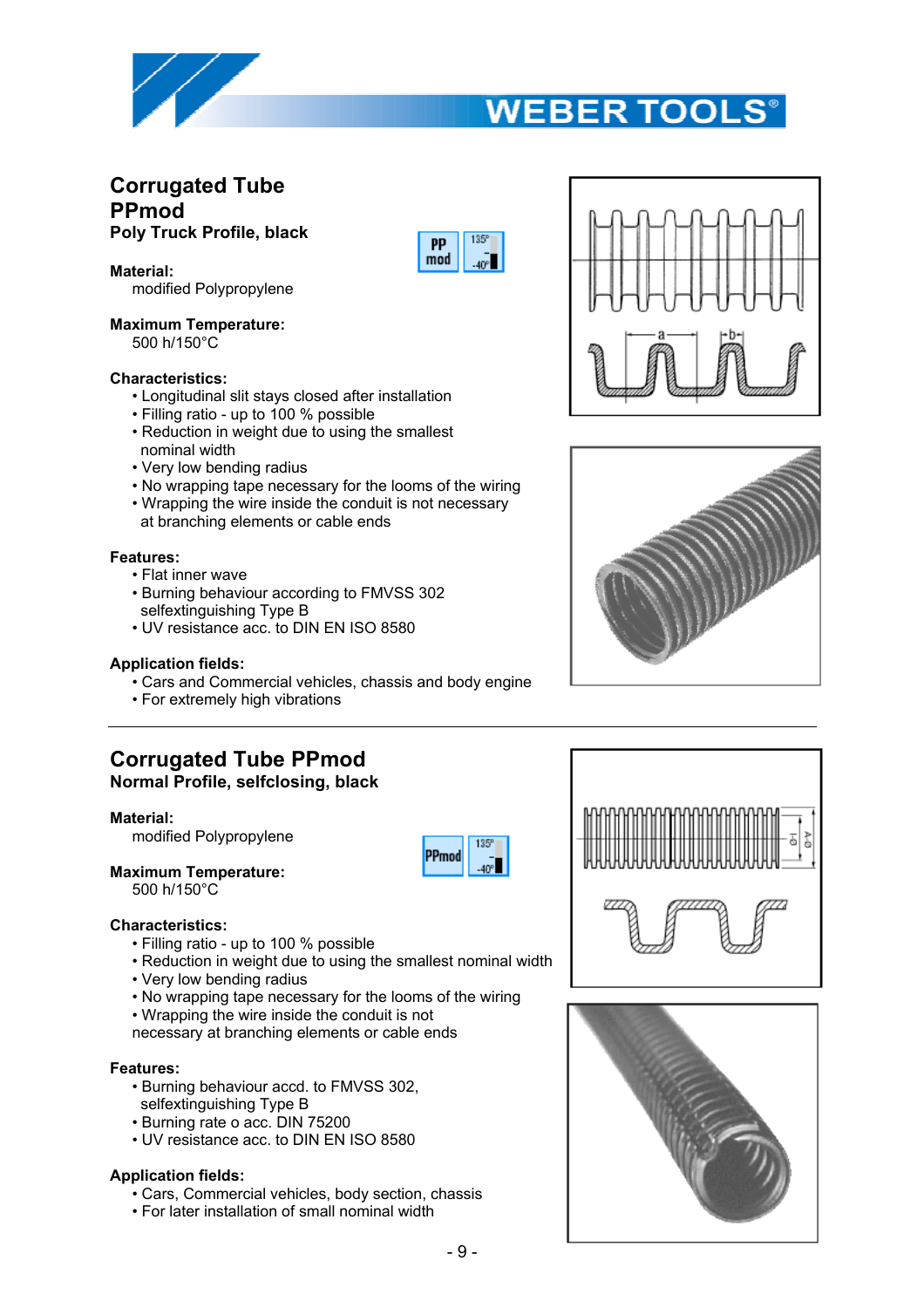

# **Corrugated Tube PPmod**

**lockable/ oval lockable**

**black**



#### **Material:**

modified Polypropylene

#### **Maximum Temperature:**

500 h/150°C

#### **Characteristics:**

- Filling ratio up to 100 % possible
- Reduction in weight due to using the smallest nominal width
- Very low bending radius
- No wrapping tape necessary for the looms of cables
- Wrapping the wire inside the conduit is not necessary at branching elements or cable ends

#### **Features:**

- Burning behaviour accd. to FMVSS 302, selfextinguishing Type B
- Burning rate o acc. DIN 75200
- Safe locking process only by using special systemised mounting tool
- UV resistance acc. to DIN EN ISO 8580

#### **Application fields:**

- Cars, Commercial vehicles, body section, chassis
- For later installation of bigger nominal widths

# **Corrugated Tube PAER**

**Normal Profile, black**

**Material:**

modified Polyamide



**Maximum Temperature:** 240 h/175°C

#### **Characteristics:**

- Flame retardant
- Free of halogene

#### **Features:**

- Burning behaviour according to FMVSS 302, selfextinguishing Type B
- UL 94: HB
- UV resistance acc. to DIN EN ISO 8580

#### **Application fields:**

• Cars, Commercial vehicles, body section, chassis

# **Wellschlauch**





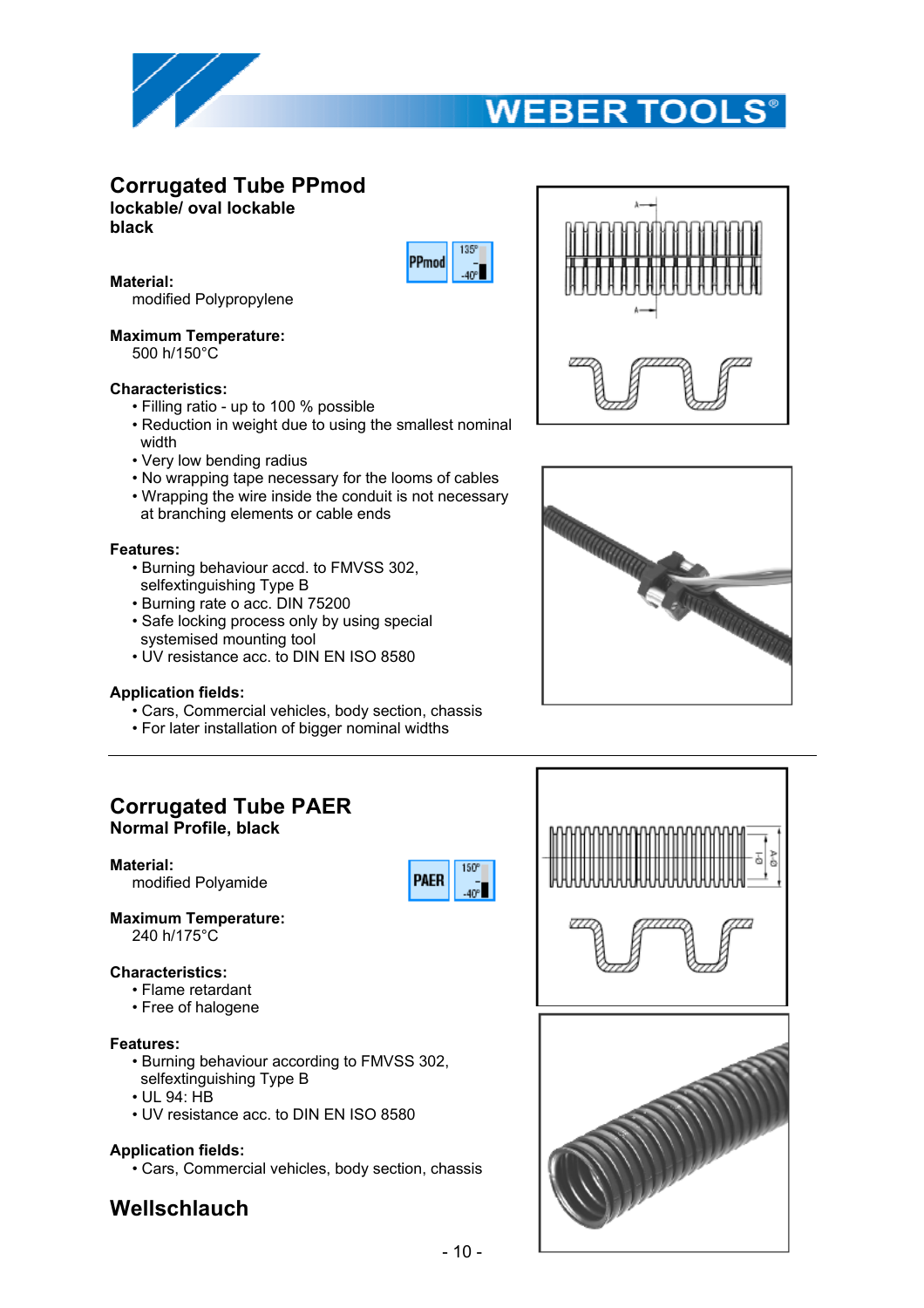

## **Corrugated Tube PAER AHW (Automotive High Wave) black**

**Material:** modified Polyamide







#### **Maximum Temperature:** 240 h/175°C

#### **Characteristics:**

- Flame resistant
- Free of halogene

#### **Features:**

- Burning behaviour according to FMVSS 302,
- selfextinguishing Type B (on corrugated tube)
- UL 94: HB
- UV resistance acc. to DIN EN ISO 8580

#### **Application fields:**

- Cars, Commercial vehicles, body section, chassis
- Especially for small bending radius-slit does not open

## **Corrugated Tube TPE (Hytrel) Normal Profile black**



#### **Material:**

Thermoplastic Elastomere **Maximum Temperature:**

### 500 h/175°C

- **Characteristics:**
	- Flame retardant
	- Hydro resistant

#### **Features:**

• Burning behaviour according to FMVSS 302, selfextinguishing Type B

# **Application fields:**

• Cars, Commercial vehicles, body section, chassis



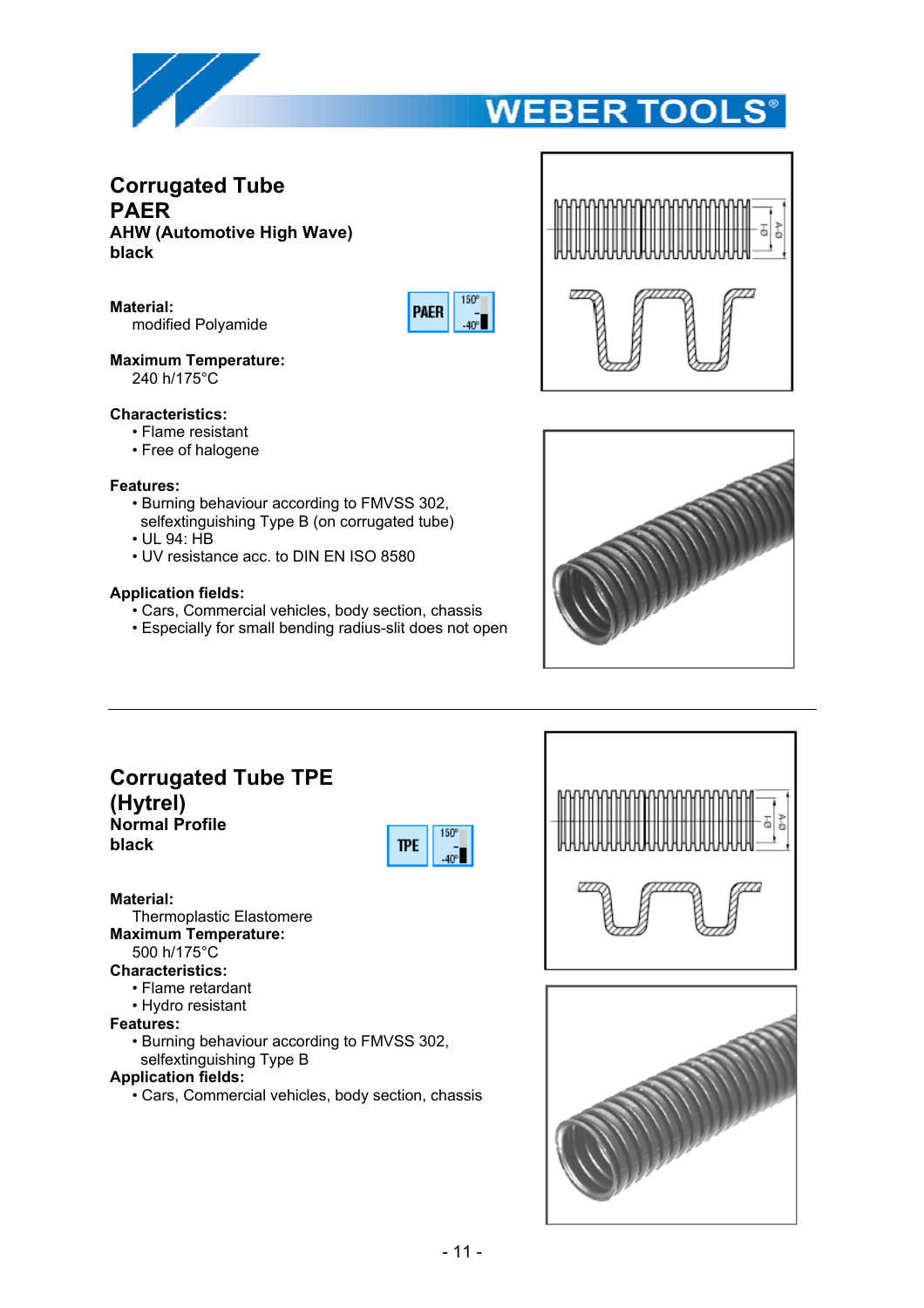

## **Corrugated Tube TPE (Hytrel) AHW (Automotive High Wave) black**



**Material:** Thermoplastic Elastomere

**Maximum Temperature:** 500 h/175°C

#### **Characteristics:**

- Flame retardant
- Hydro resistant

#### **Features:**

• Burning behaviour according to FMVSS 302,

# selfextinguishing Type B

- **Application fields:**
	- Cars, Commercial vehicles, body section, chassis





## **Corrugated Tube TPE (Arnitel)**

**Normal Profile black**



#### **Material:**

Thermoplastic elastomere on Polyester basis

#### **Maximum Temperature:**

187 h/190°C

#### **Characteristics:**

- High temperature resistance
- UV-Ray resistant
- Highly flexible
- High restoring capacity
- Wear resistant
- Tensile strength
- Bending stabile
- Impact strength
- Free of halogene

#### **Application fields:**

• Cars, Commercial vehicles, body section, chassis



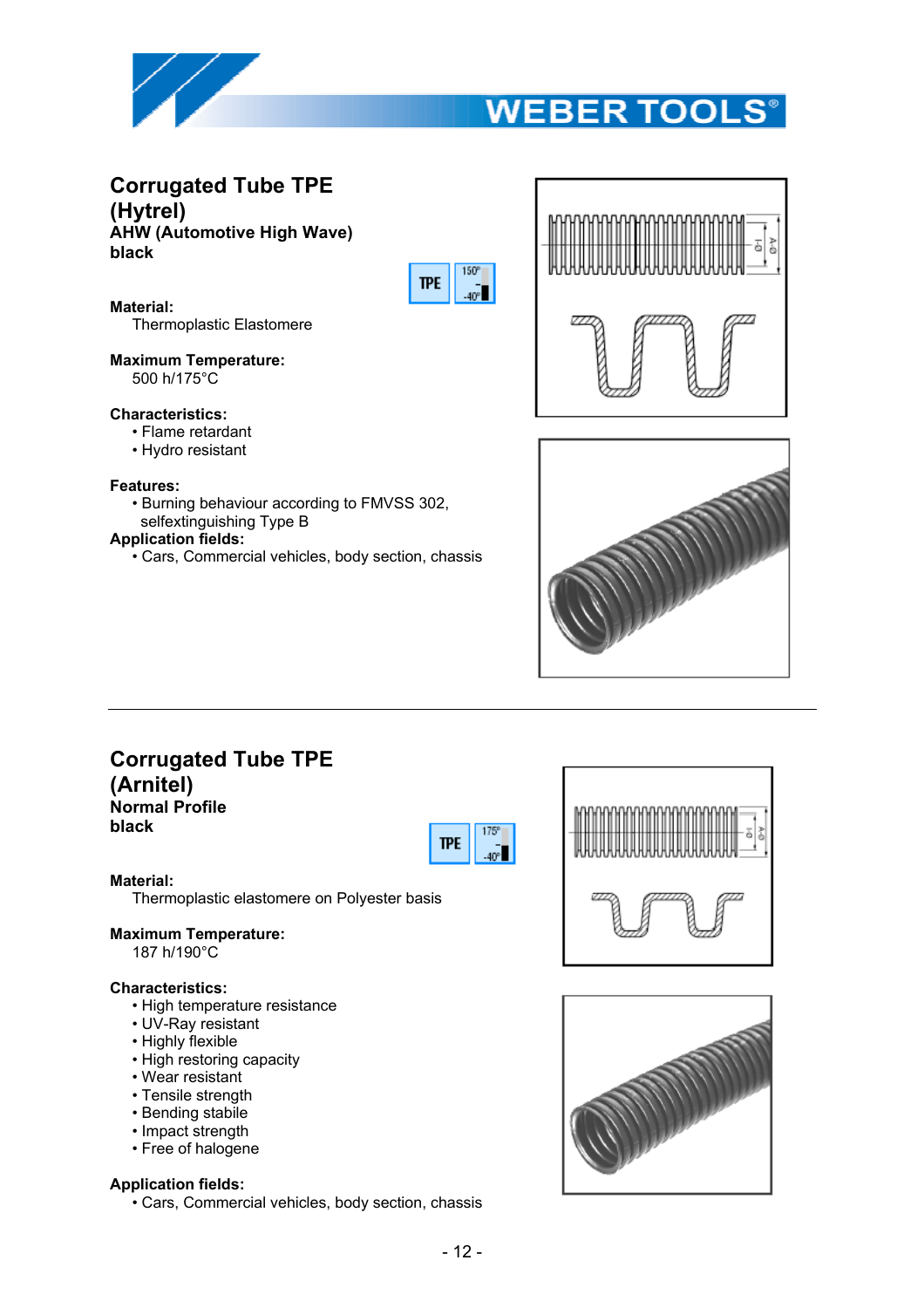

## **Corrugated Tube TPE (Arnitel), Fire Protection AHW (Automotive High Wave) black**



#### **Material:**

Thermoplastic elastomere on Polyester basis

#### **Maximum Temperature:**

187 h/190°C

#### **Characteristics:**

- High temperature resistance
- UV-Ray resistant
- Highly flexible
- High restoring capacity
- Wear resistant
- Tensile strength
- Bending stabile
- Impact strength
- Free of halogene

#### **Features:**

• Burning behaviour according to FMVSS 302, selfextinguishing Type B

#### **Application fields:**

- Cars, Commercial vehicles, body section, chassis
- Especially for small bending radius slit does not open

# **Corrugated Tube ETFE TOP 200**

**Normal Profile, black**



#### **Material:**

Ethylene/Tetraflourethylenecopolymere

#### **Characteristics:**

• High temperature resistance

#### **Features:**

• Burning behaviour acc. to FMVSS 302, selfextinguishing Type B

#### **Applications fields:**

- Cars, Commercial vehicles, body section, near the engine
- For extremely high temperature demands